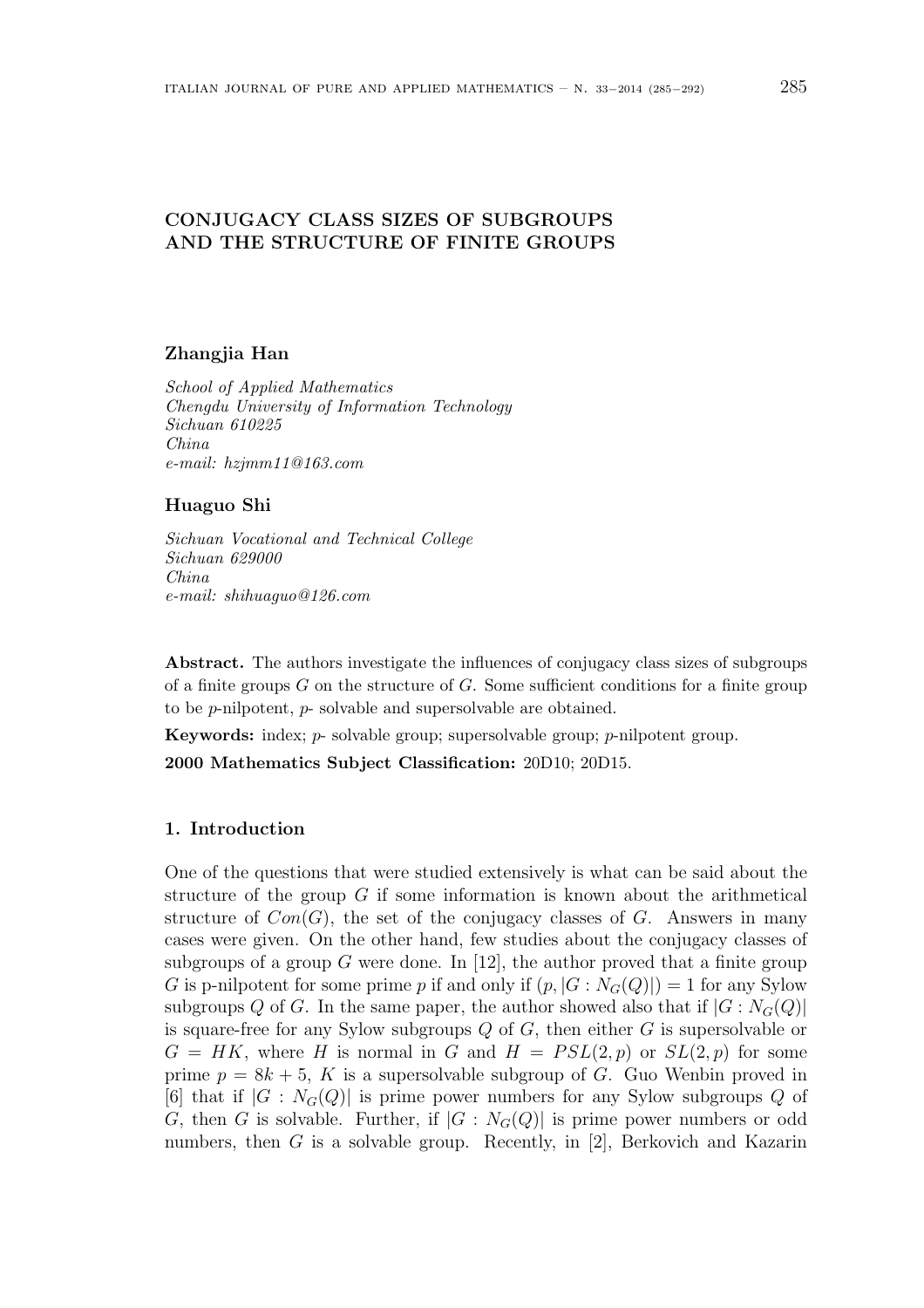showed that G is solvable with  $nl(G) \leq 2$  if  $|G: N_G(H)|$  is a power of a prime for all primary subgroup  $H \leq G$ . In this paper, we consider the conjugacy class sizes of subgroups of a finite groups  $G$  and investigate the influences of conjugacy class sizes of subgroups of  $G$  on the structure of  $G$ .

In what follows, G is a finite group of order  $|G|$ ;  $\pi(G)$  denotes the set of all prime divisors of  $|G|$ ;  $nl(G)$  denotes the nilpotent length of  $|G|$  and  $cl(G)$  denotes the nilpotent class of |G|. The p-length of  $|G|$  is denoted by  $l_p(G)$ . All further unexplained notation and terminologies are standard can be found in [5].

#### 2. Preliminaries

In this section, we give some lemmas which are useful in the sequel.

**Lemma 2.1** Let  $N \trianglelefteq G$ , and  $H \leq G$ . Then

- (1)  $|N: N_N(H)|$  and  $|\overline{G}: N_{\overline{G}}(\overline{H})|$  divide  $|G:N_G(H)|$ , if N is contained in H, where  $\overline{G} = G/N$ .
- (2)  $|G: N_G(NH)|$  divides  $|G: N_G(H)|$ .

Proof. (1) Clearly,

$$
|N: N_N(H)| = |NN_G(H): N_G(H)|,
$$

which divides  $|G:N_G(H)|$ .

Also

$$
|\overline{G}:N_{\overline{G}}(\overline{H})|||\overline{G}:\overline{N_G(H)N}|=|G:N_G(H)N|.
$$

On the other hand,

$$
|G:N_G(H)| = |G:N_G(H)N||N_G(H)N:N_G(H)|.
$$

Hence

$$
|\overline{G}:N_{\overline{G}}(\overline{H})|||G:N_G(H)|.
$$

(2) follows by the fact that  $N_G(H) \leq N_G(NH)$ .

**Lemma 2.2** Suppose that  $\pi \subseteq \pi(G)$  and  $x \in H$ , where H is a  $\pi$ -Hall subgroup of group G. If  $|G: N_G(\langle x \rangle)|$  is a  $\pi$ -number. Then  $\langle x \rangle \leq O_{\pi}(G)$ .

**Proof.** Indeed, 
$$
G = N_G(\langle x \rangle)H
$$
. So  $\langle x \rangle^G = \langle x \rangle^{N_G(\langle x \rangle)H} = \langle x \rangle^H \leq H$ .

**Lemma 2.3** Let G be a group and p be the smallest odd prime divisor of  $|G|$ . Suppose that there exits an element x of order p such that  $|G : N_G(\langle x \rangle)|$  is a power of two. Then G is not a non-abelian simple group.

 $\blacksquare$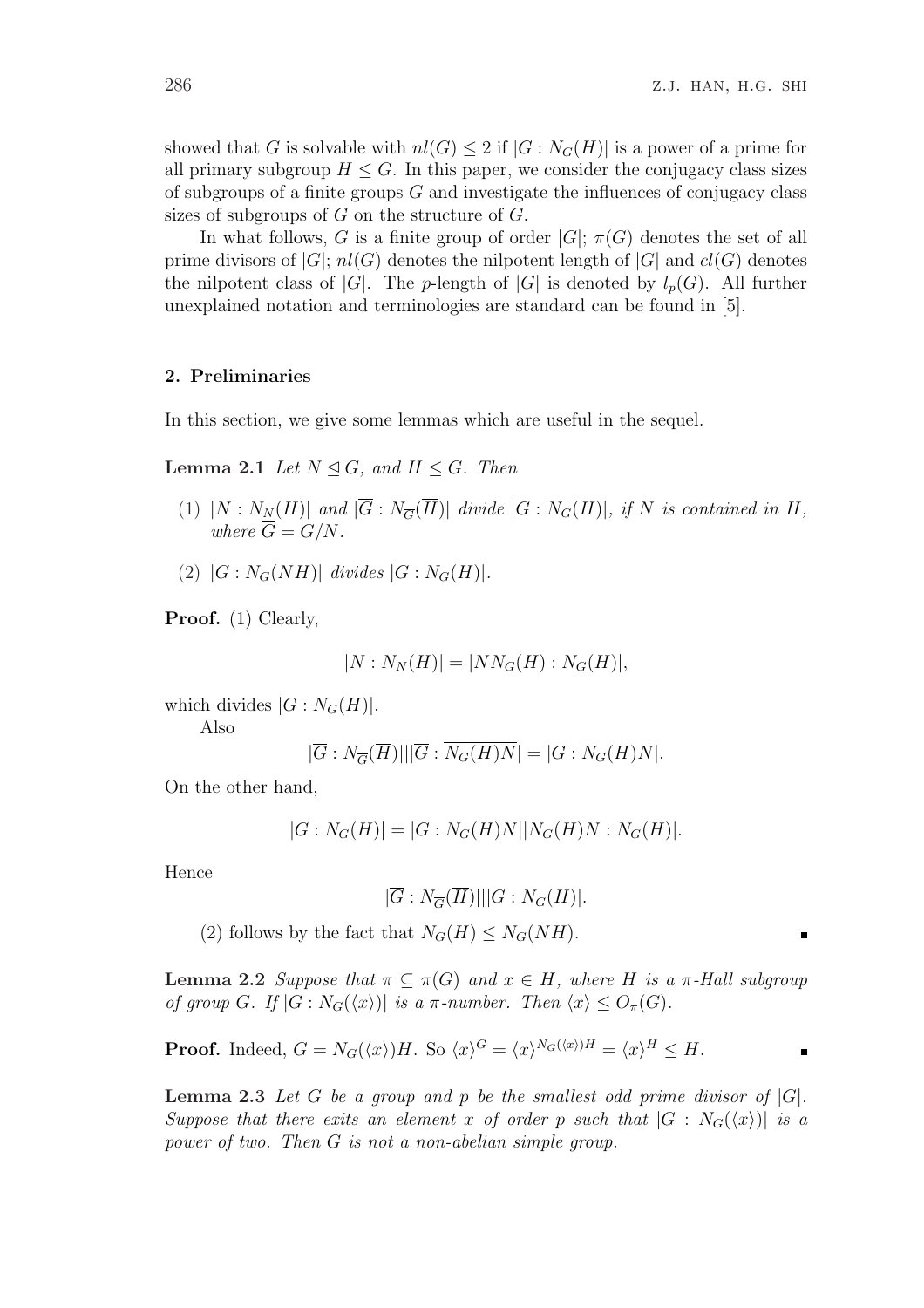**Proof.** Assume that G is a non-abelian simple group,  $H = N_G(\langle x \rangle)$  is a proper subgroup of G with index of  $2^{\alpha}$ , where  $\alpha$  is a natural number. Then G is one of the groups list in theorem 1 of [7].

If  $G = A_{2^n}$ , then  $H = A_{2^n-1}$ . As  $2^n > 6$ , we obtain that  $A_{2^n-1}$  is also a simple group. This is impossible.

If  $G = PSL(n, q)$ , then  $|G: N_G(\langle x \rangle)| = \frac{q^n - 1}{q-1}$  $\frac{n^{n}-1}{q-1}$ . It is easy to check that  $n=2$ and  $q = 2^{\alpha} - 1$  is a prime in this case. Hence,  $|N_G(\langle x \rangle)| = q(q-1)$ . Suppose that  $o(x) = q$ , then  $q - 1 = 2^{\alpha} - 2$  is a divisor of |G|. Hence  $2^{\alpha} - 2 = 2^{\beta}$  by the choice of x, where  $\alpha$ ,  $\beta$  are both natural numbers. Therefore,  $\alpha = 2$ , and  $q = 3$ , a contradiction. Hence, we may assume that  $o(x)|q-1$ . Since  $N_G(\langle x \rangle)/C_G(\langle x \rangle)$ is isomorphic to some subgroups of  $Aut(\langle x \rangle)$ , we have  $|N_G(\langle x \rangle)| = q(q-1)$  is a divisor of  $|C_G(\langle x \rangle)|$  aut $(\langle x \rangle)|$ . On the other hand, by the structure of  $PSL(2, q)$ we know that q  $\langle C_G(\langle x \rangle)|$ , which implies that  $(|C_G(\langle x \rangle)||Aut(\langle x \rangle)|, q) = 1$ . Thus, we obtain a contradiction.

Assume that  $G = PSL(2, 11)$ . Then,  $N_G(\langle x \rangle) = H = A_5$ . Hence, we obtain  $\langle x \rangle \leq A_5$ , a contradiction.

If  $G = M_{23}$ , then  $H = M_{22}$ . Since in this case  $|G : N_G(\langle x \rangle)| = 23 \neq 2^{\alpha}$ , we get a contradiction. Similarly, we have that  $G \neq M_{11}$  and  $PSU(4, 2)$ , a final contradiction. The proof is complete.

Lemma 2.4 [4] Every group of odd order is solvable.

**Lemma 2.5** [3, Theorem 1] If the subgroup H of the group G is quasinormal in G, then  $H/H_G$  is nilpotent.

**Lemma 2.6** [1, Theorem 3] Let the group  $G = HK$  be the m-permutable product of the subgroups  $H$  and  $K$ . Assume that  $H$  is supersolvable and  $K$  is nilpotent. If K permutes with every Sylow subgroup of  $H$ , then  $G$  is supersolvable.

### 3. Main results

We first prove the following:

**Theorem 3.1** Let p be the minimal odd divisor of  $|G|$ . Suppose that  $|G: N_G(\langle x \rangle)|$ is a power of two for any element  $x \in G$  of order p. Then G is p-solvable.

**Proof.** Assume that the theorem is false and let G be a counterexample of minimal order. Then we have:

(1) Any nontrivial normal subgroup of G is p-solvable and  $O_{p'}(G) = 1$ .

This follows by Lemma 2.1 and the choice of G.

(2)  $O_p(G) > 1$ .

It follows by Lemma 2.3 that there exists a nontrivial minimal normal subgroup N of G. By Lemma 2.1, N is p-solvable. Since  $O_{p}(N) \leq O_{p}(G) = 1$ , we obtain  $O_{p'}(N) = 1$ . Hence  $1 < O_p(N) \le O_p(G)$ .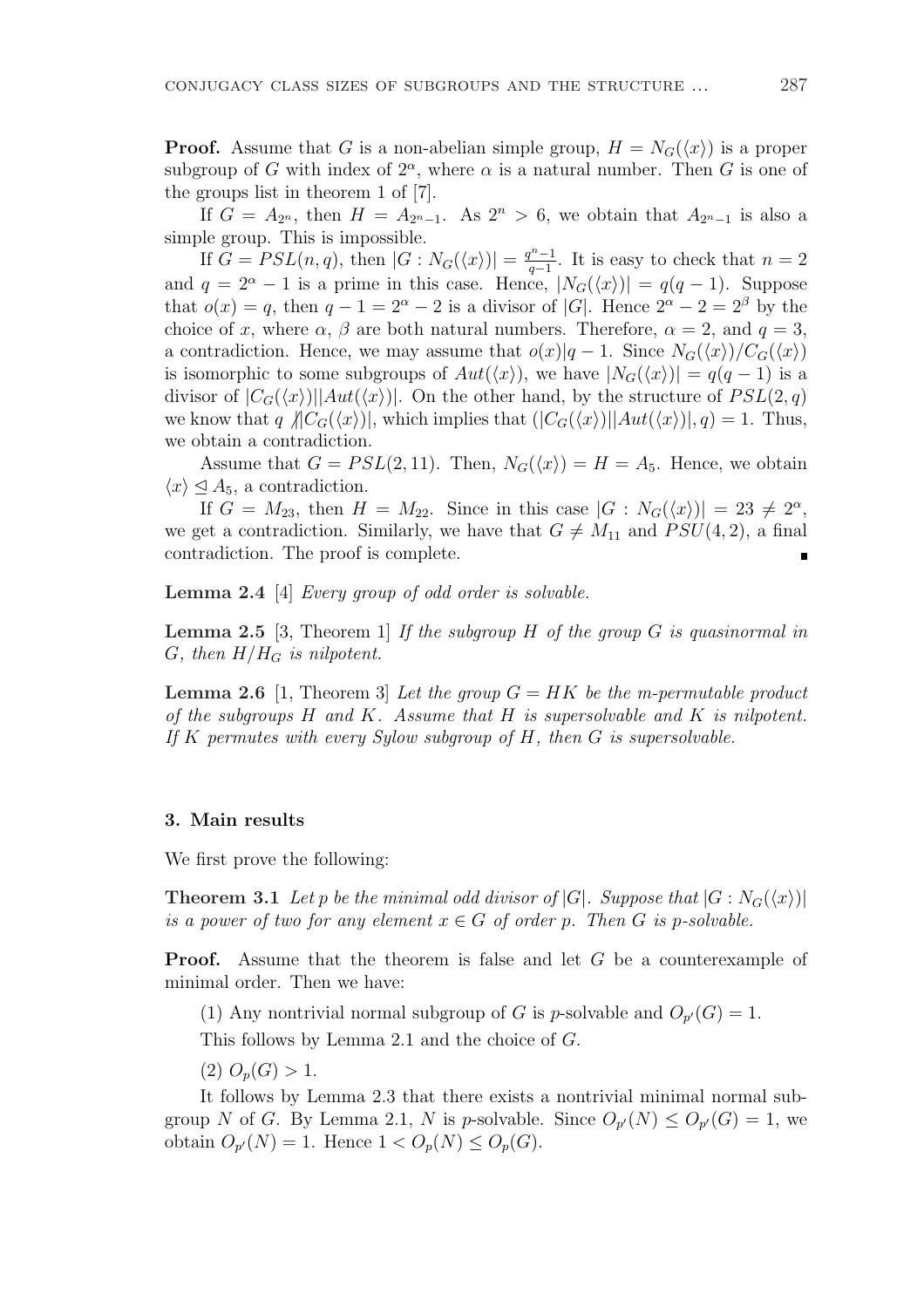(3) Every subgroup of order p is contained in  $O_p(G)$ .

Suppose that there is a subgroup  $\langle x \rangle$  of order p such that  $\langle x \rangle$  is not contained in  $O_p(G)$ . It follows that  $|G: N_G(\langle x \rangle)|$  is a power of two by hypothesis. Hence  $N_G(\langle x \rangle)$  contains a Sylow p-subgroup of G, giving  $O_p(G) \leq N_G(\langle x \rangle)$ . Let  $C = C_G(O_p(G))$ . Then  $\langle x \rangle \leq C \leq G$ , and  $O_p(C) = O_p(G)$  and hence  $O_{pp'}(C) =$  $O_p(C) \times H$ , where, H is a nontrivial p'-group. Therefore,  $1 < H < O_{p'}(G) = 1$ , a contradiction. Hence  $C = G$ .

Let  $\overline{G} = G/O_p(G)$ , and  $\overline{x} = xO_p(G)$  be an element of order p. Then

$$
|\overline{G}:N_{\overline{G}}(\langle \overline{x}\rangle)|||G:N_{G}(\langle x\rangle)|
$$

is a power of two. Again by Lemma 2.3,  $\overline{G}$  is not a non-abelian simple group. Hence there exists a normal subgroup N of G such that  $O_p(G) < N < G$ . Now,  $O_p(N) = O_p(G) \leq Z(G)$ . This implies that  $O_{p'}(G) > 1$ , which contradicts to (1).

(4)  $G/M$  is a non-abelian simple group and  $p||G/M|$ , where M be a maximal normal subgroup of  $G$  which is  $p$ -solvable.

This follows immediately by (1).

(5) The final contradiction.

Let  $S_0$  be a Sylow 2-subgroup of M and  $H = N_G(S_0)$ . Then, by Frattini argument, we obtain that  $G = MH$ . It follows by (4) that  $H/H \cap M \cong G/M$  is a non-abelian simple group and  $p||G/H/H \cap M|$ . Let  $D = C_H(O_p(H))$ . Then D is p-nilpotent by Ito' theorem. Since  $(H \cap M)D/H \cap M$  is normal in  $H/H \cap M$ , we have  $D \leq H \cap M$ .

By Lemma 2.4, there is a Sylow 2-subgroup S of G such that  $S_0 < S$  and  $S \leq H$ . Let  $S_1/S_0$  be a subgroup of order two of  $Z(S/S_0)$ . Then  $S_1 = S_0\langle u \rangle$ , where  $u^2 \in S_0$  and  $S_0 \leq S_1$ . Let  $K = O_p(H)S_1$ . If  $S_1$  is normal in K, then  $S_0 \leq C_H(O_n(H)) = D \leq H \cap M$ , which contradicts to the fact that  $S_1$  be a Sylow 2-subgroup of M. Therefore, K has no normal Sylow 2-subgroup, of course K is not nilpotent. Suppose that  $W$  is a minimal non-nilpotent group of  $K$ . Then  $W = X\langle v \rangle$ , where  $o(v) = 2^{\alpha}$ ,  $\Phi(\langle v \rangle) = \langle v^2 \rangle \leq Z(W)$ , the center of W, and X is a normal p-group of W of exponent p. Now,  $\langle v \rangle$  acts irreducible on  $X/\Phi(X)$ and v induces an automorphism of order two of  $X/\Phi(X)$ . Hence,  $|X/\Phi(X)| = p$ and  $X = \langle x \rangle$  is a cyclic group of order p. Further,  $S_0 \leq C_G(\langle x \rangle) < N_G(\langle x \rangle)$ . So  $N_G(\langle x \rangle)$  contains  $S_0\langle v \rangle$ , a Sylow 2-subgroup of K. Without lose of generality, we may assume  $S_1 = S_0\langle v \rangle$ . Now,  $|G : N_G(\langle x \rangle)|$  is a power of two by assumption. Thus  $G = N_G(\langle x \rangle)S$ . If  $G = N_G(\langle x \rangle)$ , then  $C_G(\langle x \rangle) \leq G$ . By (1),  $C_G(\langle x \rangle)$  is p-solvable, of course we have G is p-solvable, a contradiction. If  $G > N_G(\langle x \rangle)$ , we have

$$
S_1^G = S_1^{S N_G(\langle x \rangle)} = S_1^{N_G(\langle x \rangle)} \le N_G(\langle x \rangle)
$$

since  $S_1/S_0 \leq Z(S/S_0)$ . Hence  $S_1^G$  is *p*-solvable, and we have  $S_1^G \leq M$ . Therefore,  $|M|_2 = |S_0| < |S_1| \leq |M|_2$ , the final contradiction. This completes our proof.

**Theorem 3.2** Let G be a group. If  $|G : N_G(\langle x \rangle)|$  is a power of a prime for all  $x \in G$  of prime power order. Then G is solvable with  $nl(G) \leq 2$  and  $l_p(G) \leq 1$ for any prime divisor  $p \circ f |G|$ .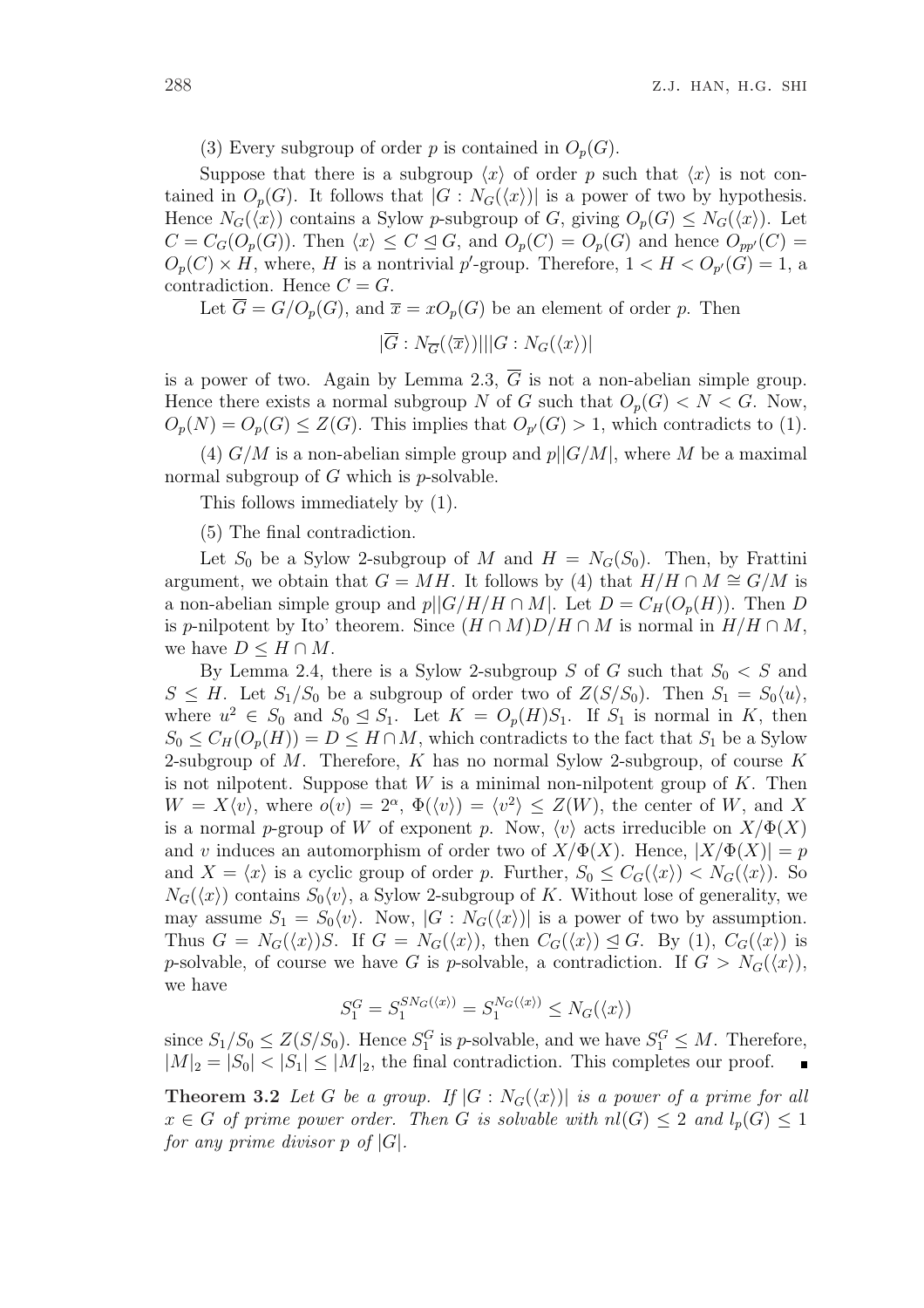**Proof.** First of all, G is not a non-abelian simple group. Suppose G is simple. Then  $|\pi(G)| \geq 3$ . Let  $P \in Syl_p(G)$ , and  $x \in Z(P)$ , the center of P, where  $p \in \pi(G)$ . Then, by hypothesis  $|G : N_G(\langle x \rangle)|$  is power of a prime r, which is different from p. Let R be a Sylow r-subgroup of G and let  $y \in Z(R)$ . Then  $|G: N_G(\langle y \rangle)|$  is also a power of a prime. It is well known that G must be the simple group  $PSL(2, 7)$  (see [7, p.304, Note]). Obviously,  $PSL(2, 7)$  can not satisfy the hypothesis of our Theorem. This is a contradiction. Hence  $G$  is not a non-abelian simple group and there exists a proper normal subgroup  $N$  in  $G$ . By Lemma 2.1,  $G/N$  and N are all solvable groups, therefor G is solvable.

In order to prove that  $l_p(G) \leq 1$ , we suppose G is a counterexample of minimal order. Then by [8, Lemma 6.9, VI], we know  $\Phi(G) = 1$  and  $F(G) = O_n(G)$  is the unique minimal normal subgroup of  $G$ . Hence there exists a proper subgroup  $M$  of G such that  $G = F(G) \rtimes M$ , the semiproduct of  $F(G)$  and M. Let  $M_p \in Syl_p(M)$ and  $x \in Z(M_p)$ . Then  $F(G)$  is not contained in  $N_G(\langle x \rangle)$ . Otherwise we have that  $x \in C_G(F(G))$ , a contradiction since  $C_G(F(G)) \leq F(G)$ . Thus  $|G: N_G(\langle x \rangle)|$  is a power of p. By Lemma 2.2,  $x \in O_p(G) = F(G)$ , a contradiction. Then we obtain that  $F(G)$  must be a Sylow subgroup of G. Therefore,  $l_p(G) = 1$ , and G is not a counterexample, a contradiction too.

Now, we will show that  $nl(G) \leq 2$ . Assume that G is a counterexample of minimal order. Since  $F(G/\Phi(G)) = F(G)/\Phi(G)$ , we have  $\Phi(G) = 1$  by induction. Moreover,  $F(G) = O_p(G)$  is the unique minimal normal subgroup of G. Hence, there exists a proper subgroup M of G such that  $G = F(G) \rtimes M$ . By using the same argument as the above, we get M is a p'-group and  $|G: N_G(\langle x \rangle)|$  is a power of p for any  $x \in M$  of prime power order. It follows by Lemma 2.1 that  $|G: N_G(F(G)\langle x\rangle)|$  divides  $|G: N_G(\langle x\rangle)|$ . However,  $|G: N_G(F(G)\langle x\rangle)|$  is coprime to p since  $F(G)$  is the Sylow p-subgroup of G. Hence  $F(G)\langle x \rangle$  is normal in G, which implies that all cyclic subgroup of  $G/F(G)$  is normal in  $G/F(G)$ . Hence  $G/F(G)$  is a Dedekind group, and  $nl(G) \leq 2$ , which contradicts to the choice of G. The proof is complete.

Moreover, for a group G, let  $Norm(G) = \bigcap \{N_G(\langle a \rangle) | \forall a \in G\}$ . Then, we have  $Norm(G) \leq Z_2(G)$  by [11].

The following theorem gives a sufficient condition for a group to be *p*-nilpotent.

**Theorem 3.3** Let G be a solvable group and p a prime divisor of  $|G|$  such that q does not divide p − 1 for any prime divisor q of |G|. Suppose that  $|G: N_G(\langle x \rangle)|$ is not divided by  $p^2$  for any  $x \in G$  of prime power order. Then G is a p-nilpotent group. Furthermore, if P is a Sylow p-subgroup of G, then  $cl(P) \leq 3$ .

**Proof.** It follows by Lemma 2.1 that the conclusion holds for proper quotient groups of G. Hence we may assume that G has a unique minimal normal subgroup N, since the class of p-nilpotent groups forms a saturated formation. Clearly, we may assume also that  $N$  is an elementary abelian group of order  $r^n$  for a prime r and a natural number n. Obviously  $r = p$ . Let M be a maximal normal subgroup of G. Then  $|G/M| = q$  is a prime. By Lemma 2.1, M satisfies the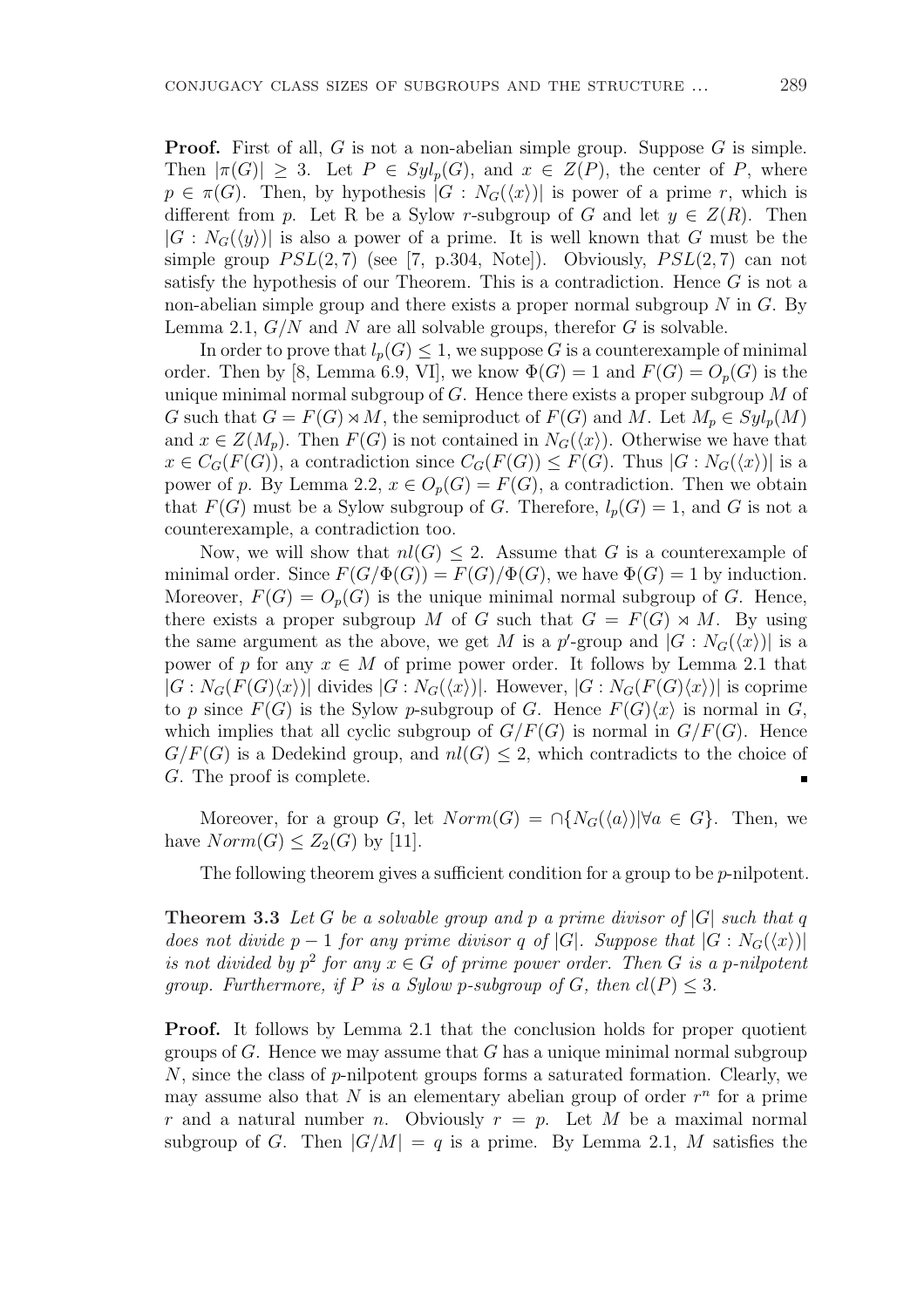assumptions of the theorem and therefore it is p-nilpotent. If  $q = p$ , then it follows that the normal p-complement of  $M$  is also the normal p-complement of G, a contradiction. So we have  $q \neq p$ . Since  $G/N$  is p-nilpotent and it has no quotient group of order p, we have  $G/N$  is a p'-group. If  $M \neq N$ , then  $O_{p'}(M) \neq 1$  since M is p-nilpotent. Hence  $N \leq O_{p'}(M)$  by the uniqueness of N, a contradiction. Therefore  $M = N$  and  $|G/N| = q$ . If  $n = 1$ , then we have  $q|p-1$ , since  $|G/N| = |N_G(N)/C_G(N)|$  divides  $|Aut(N)|$ . This is a contradiction. Hence  $n \geq 2$ . By the Schur-Zassenhaus Theorem,  $G = N\langle x \rangle$ , where  $o(x) = q$ . If there is an element  $u(\neq 1) \in N$  such that  $u \in N_G(\langle x \rangle)$ , then  $u \in Z(G)$  since N is abelian. Thus,  $N = \langle u \rangle \leq Z(G)$ , a contradiction. Hence, we obtain  $N_G(\langle x \rangle) = \langle x \rangle$ . This implies that  $p^2||G:N_G(\langle x \rangle)|$ , a contradiction too.

It remains to prove that  $cl(P) \leq 3$ . It follows by the first part of the proof that  $P \cong G/O_{p'}(G)$ . Thus P satisfies the assumptions of the theorem. Let  $x \in P$ , by the hypothesis,  $|P: N_P(\langle x \rangle)| \leq p$ , and so  $\Phi(P) \leq N_P(\langle x \rangle)$  for all  $x \in P$ , giving  $\Phi(P) \leq Norm(P) \leq Z_2(P)$ . Hence  $cl(P) \leq 3$ . Our proof is complete now.

The following two theorems give some sufficient conditions for a group to be supersolvable.

**Theorem 3.4** Let G be a solvable group. Suppose that  $|G: N_G(\langle x \rangle)|$  is a squarefree number for all  $x \in G$  of prime power order. Then G is supersolvable.

**Proof.** Assume that the result is false and G be a counterexample of minimal order. Since  $G$  is solvable, we have that  $G$  has a minimal normal subgroup  $N$ of order  $p^n$ , where p is a prime and n is a natural number. Since the class of supersolvable groups forms a saturated formation, we may suppose that  $N$  is a unique minimal normal subgroup of G and  $\Phi(G) = 1$ . If  $n = 1$ , then G is supersolvable since  $G/N$  is supersolvable, which contradicts to the choice of  $G$ . Hence  $n > 1$ . Since  $N \nleq \Phi(G)$ , there exists a maximal subgroup M of G such that  $G = MN$ ,  $M \cap N = 1$ , and  $M \cong G/N$  is supersolvable. Let Q be a minimal normal subgroup of M. Then  $Q = \langle x \rangle$ , and  $N_G(\langle x \rangle) \geq M$ , where  $x \in M$  is of prime order. Assume that  $N_G(\langle x \rangle) \cap N \neq 1$ , then  $N_G(\langle x \rangle) = G$ . Hence  $Q \trianglelefteq G$ . This implies that G is supersolvable since  $G/Q$  is supersolvable, a contradiction. Now,

$$
p < pn \vert \vert NN_G(\langle x \rangle) : N_G(\langle x \rangle) \vert = \vert G : N_G(\langle x \rangle) \vert,
$$

contrary to the hypothesis. The proof is hence completed.

Recall that a subgroup K of a group G is said to be quasi-normal in G if  $KH = HK$  for any subgroup H of G.

Theorem 3.5 Let A and B be quasi-normal subgroups of a solvable group G such that  $G = AB$ . Suppose that  $|G : N_G(\langle x \rangle)|$  is a square-free number for every  $x \in A \cup B$  of prime power order. Then G is supersolvable.

**Proof.** Assume that the theorem is not true and G a counterexample of minimal order. Because supersolvable groups form a saturated formation, we may suppose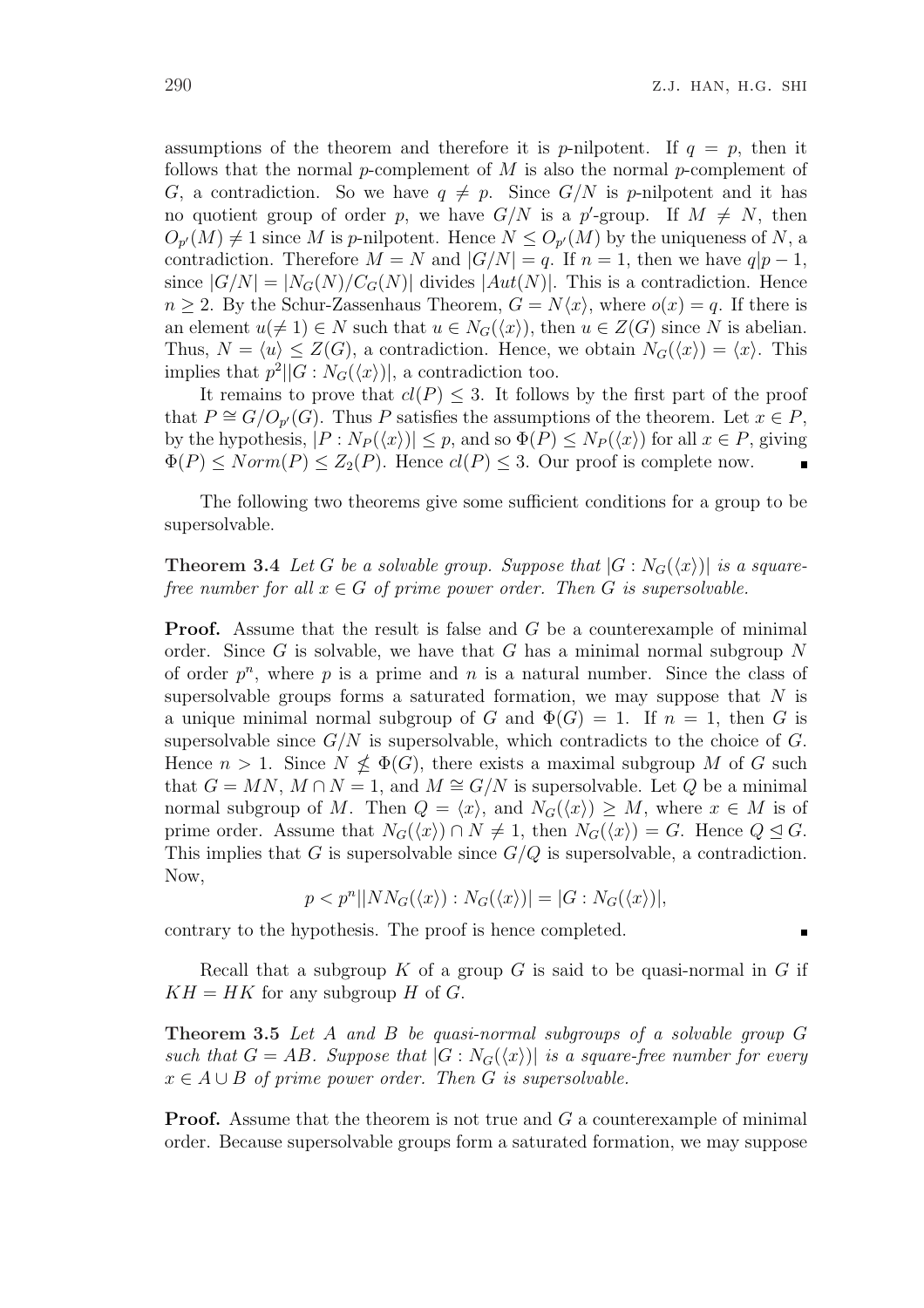that G has a unique minimal normal subgroup N and  $\Phi(G) = 1$ . Let  $|N| = p^n$  for a prime p and a natural number n, then  $n > 1$ . Obviously,  $F(G) = N = C_G(N)$ . If either  $A_G = 1$  or  $B_G = 1$ , then either A or B is nilpotent by Lemma 2.5. Therefore, by Lemma 2.6 we obtain  $G$  is supersolvable, a contradiction. Now, we have  $N \leq A_G$  and  $N \leq B_G$  by the uniqueness of N. Since A and B are quasi-normal in G,  $F(A)$  and  $F(B)$  are contained in  $F(G) = N$ . Therefore,  $F(A) = F(B) = N.$ 

Let q be the largest prime divisor of |A|, and  $S_q \in Syl_q(A)$ . Then  $S_q \trianglelefteq A$ since A is supersolvable and  $S_q \leq N$ . This implies that  $p = q$  and N is the Sylow  $p$ - subgroup of A. By the same reason, we know that  $p$  is the largest prime divisor of  $|B|$  and N is a Sylow subgroup of B. Therefore, N is a Sylow subgroup of G and p is the largest prime divisor of  $|G|$ . Let  $K/N$  be a minimal normal subgroup of  $G/N$ . By a result of [9], we may assume that  $K \leq A$  or  $K \leq B$ . Since  $G/N$  is supersolvable, we have  $|K/N| = q$  is a prime, which is not equal to p. By the Schur-Zassenhaus Theorem,  $K = N\langle v \rangle$ , where  $o(v) = q$ . If there is an element  $u(\neq 1) \in N$  such that  $u \in N_K(\langle v \rangle)$ , then  $u \in Z(K)$  since N is abelian. Thus, we have either  $Z(K) = K$  or  $Z(K) < N$ , a contradiction. Hence we obtain  $N_K(\langle v \rangle) = \langle v \rangle$ . This implies that  $|N| = |K : N_K(\langle v \rangle)|$ , that is,  $p^2 || K : N_K(\langle v \rangle)|$ , contrary to the hypothesis. The proof is complete. Ė

Acknowledgements. This work is supported by the National Scientific Foundation of China (No:11301426 and No: 11471055)the Scientific Research Foundation of SiChuan Provincial Education Department (No:14ZA0314) and the Scientific Research Foundation of CUIT (No: J201418).

# References

- [1] Ballester-Bolinches, A., Cossey, J., Pedraza-Aguilera, M.C., On products of finite supersolvable groups, Comm. Algebra, 29 (7) (2001), 3145- 3152.
- [2] Berkovich, Y., Kazarin, L., Indices of elements and normal structure of finite groups, J. Algebra, 283 (2005), 564-583.
- [3] Deskins, W.E., On quasinormal subgroups of finite groups, Math. Z., 82 (1963), 125-132.
- [4] Feit, W., Thompson, J.G., Solvability of groups of odd order, Pacific Journal of Mathematics, 13 (1963), 775-1029.
- [5] GORENSTEIN, D., Finite Groups, Chelsea, New York, 1980.
- [6] Guo, W.B., The theory of classes of groups, Science Press-Kluwer Academic Publishers, Beijing, New York, 2000.